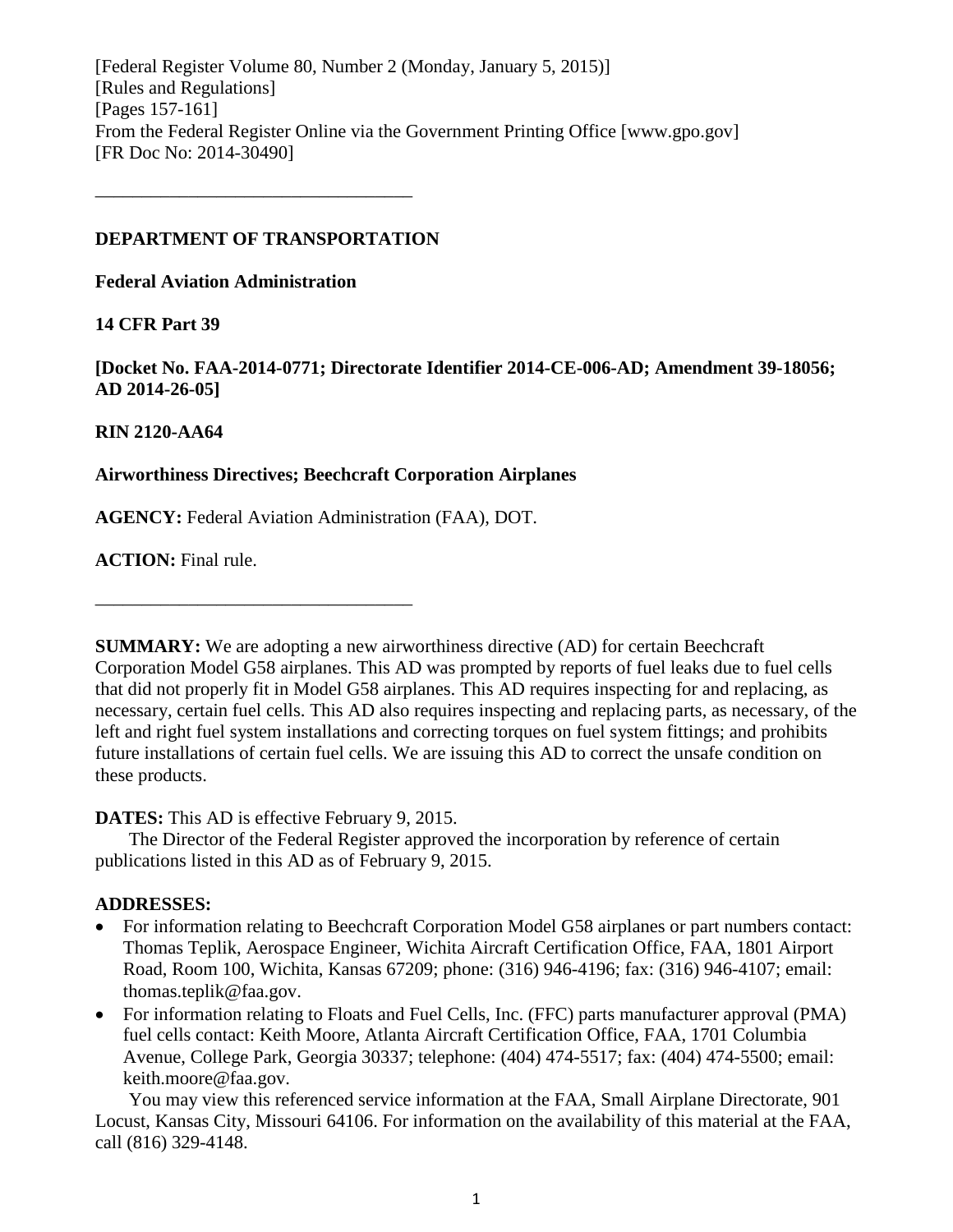### **Examining the AD Docket**

You may examine the AD docket on the Internet at http://www.regulations.gov by searching for and locating Docket No. FAA-2014-0771; or in person at the Docket Management Facility between 9 a.m. and 5 p.m., Monday through Friday, except Federal holidays. The AD docket contains this AD, the regulatory evaluation, any comments received, and other information. The address for the Docket Office (phone: 800-647-5527) is Document Management Facility, U.S. Department of Transportation, Docket Operations, M-30, West Building Ground Floor, Room W12-140, 1200 New Jersey Avenue SE., Washington, DC 20590.

# **FOR FURTHER INFORMATION CONTACT:**

For information relating to Beechcraft Corporation Model G58 airplanes or part numbers contact: Thomas Teplik, Aerospace Engineer, Wichita Aircraft Certification Office, FAA, 1801 Airport Road, Room 100, Wichita, Kansas 67209; phone: (316) 946-4196; fax: (316) 946-4107; email: thomas.teplik@faa.gov.

For information relating to Floats and Fuel Cells, Inc. (FFC) parts manufacturer approval (PMA) fuel cells contact: Keith Moore, Atlanta Aircraft Certification Office, FAA, 1701 Columbia Avenue, College Park, Georgia 30337; telephone: (404) 474-5517; fax: (404) 474-5500; email: keith.moore@faa.gov.

### **SUPPLEMENTARY INFORMATION:**

### **Discussion**

We issued a notice of proposed rulemaking (NPRM) to amend 14 CFR part 39 by adding an AD that would apply to certain Beechcraft Corporation Model G58 airplanes. The NPRM published in the Federal Register on October 7, 2014 (79 FR 60384). The NPRM was prompted by reports of fuel leaks due to fuel cells that did not properly fit; improper installation of fuel components, which may cause loads on fuel cells and breach of fuel cells; and improper installation of fuel hoses and clamps, which may cause fuel leaks in Model G58 airplanes. The NPRM proposed to require inspecting for and replacing, as necessary, certain fuel cells. The NPRM also proposed to require inspecting and replacing parts, as necessary, of the left and right fuel system installations and correcting torques on fuel system fittings; and prohibit future installations of certain fuel cells. We are issuing this AD to correct the unsafe condition on these products.

### **Comments**

We gave the public the opportunity to participate in developing this AD. We received no comments on the NPRM (79 FR 60384, October 7, 2014) or on the determination of the cost to the public.

### **Conclusion**

We reviewed the relevant data and determined that air safety and the public interest require adopting this AD as proposed except for minor editorial changes. We have determined that these minor changes:

- Are consistent with the intent that was proposed in the NPRM (79 FR 60384, October 7, 2014) for correcting the unsafe condition; and
- Do not add any additional burden upon the public than was already proposed in the NPRM (79) FR 60384, October 7, 2014).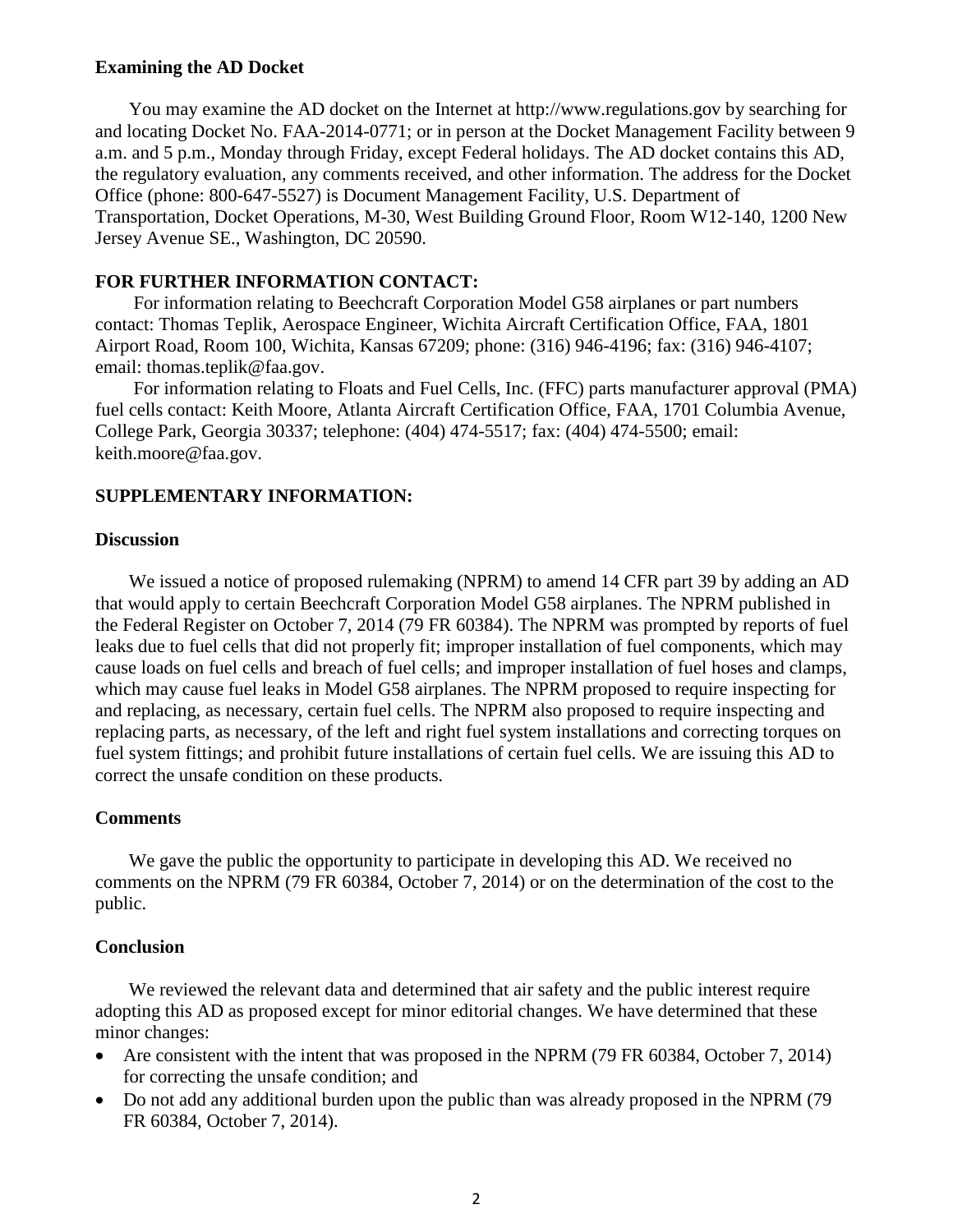# **Costs of Compliance**

We estimate that this AD affects 18 airplanes of U.S. registry. We estimate the following costs to comply with this AD:

| <b>Action</b>                                                | <b>Labor</b> cost                                  | Parts cost               | Cost per<br>product | Cost on U.S.<br>operators |  |  |  |
|--------------------------------------------------------------|----------------------------------------------------|--------------------------|---------------------|---------------------------|--|--|--|
| Inspection of fuel cells *                                   | 12 work-hours $\times$ \$85<br>per hour = $$1,020$ | <b>Not</b><br>Applicable | \$1,020             | \$5,100                   |  |  |  |
| Inspection of left and right fuel<br>system installations ** | 30 work-hours $\times$ \$85<br>per hour = $$2,550$ | <b>Not</b><br>Applicable | 2,550               | 28,050                    |  |  |  |
| Inspection for proper torque on<br>fuel system fittings ***  | 4 work-hours $\times$ \$85<br>per hour $=$ \$340   | <b>Not</b><br>Applicable | 340                 | 2,380                     |  |  |  |

## **Estimated Costs**

\* Applies to the 5 specific serial numbers on the U.S. registry that may have improperly fitting fuel cells installed at production.

\*\* Applies to the 11 specific serial numbers on the U.S. registry that must do Part 1 of the service information.

\*\*\* Applies to the 7 specific serial numbers on the U.S. registry, listed in the service information that must do Part 2 of the service information.

We estimate the following costs to do any necessary installations/replacements that are required based on the results of inspections. We have no way of determining the number of airplanes that might need these installations/replacements:

| <b>Action</b>                                                            | <b>Labor</b> cost                                      | Parts cost                                                        | Cost per<br>product |
|--------------------------------------------------------------------------|--------------------------------------------------------|-------------------------------------------------------------------|---------------------|
| Replacement of left-hand (LH)<br>leading edge (LE) outboard fuel<br>cell | 16 work-hours $\times$<br>\$85 per hour $=$<br>\$1,360 | \$2,599 (includes fuel cell, \$2,545)<br>+ clamp/gasket, \$54)    | \$3,959             |
| Replacement of right-hand (RH)<br>LE outboard fuel cell                  | 16 work-hours $\times$<br>\$85 per hour $=$<br>\$1,360 | \$2,599 (includes fuel cell, \$2,545)<br>$+$ clamp/gasket, \$54)  | 3,959               |
| Replacement of LH LE inboard<br>fuel cell                                | 16 work-hours $\times$<br>\$85 per hour $=$<br>\$1,360 | $$4,264$ (includes fuel cell, $$4,210$ )<br>+ clamp/gasket, \$54) | 5,624               |
| Replacement of RH LE inboard<br>fuel cell                                | 16 work-hours $\times$<br>\$85 per hour $=$<br>\$1,360 | $$2,242$ (includes fuel cell, $$2,188$ )<br>+ clamp/gasket, \$54) | 3,602               |
| Replacement of LH center fuel<br>cell                                    | 16 work-hours $\times$<br>\$85 per hour $=$<br>\$1,360 | $$1,931$ (includes fuel cell, $$1,877$ )<br>+ clamp/gasket, \$54) | 3,291               |

## **On-Condition Costs**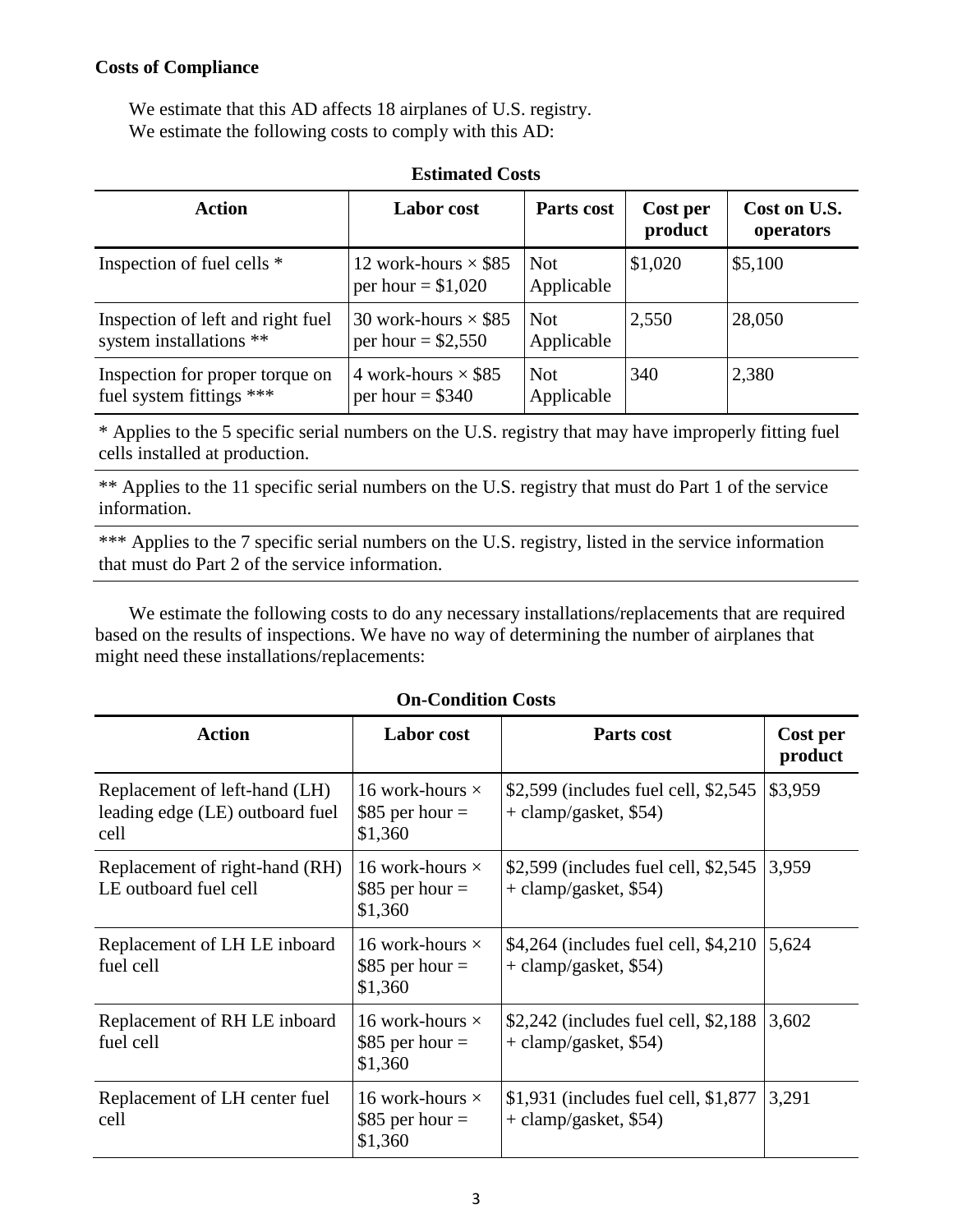| Replacement of RH center fuel<br>cell                  | 16 work-hours $\times$<br>$$85$ per hour =<br>\$1,360 | \$3,049 (includes fuel cell, \$2,995  4,409<br>$+$ clamp/gasket, \$54)   |       |
|--------------------------------------------------------|-------------------------------------------------------|--------------------------------------------------------------------------|-------|
| Replacement of tube assembly,<br>flex hose, and clamps | 10 work-hours $\times$<br>$$85$ per hour =<br>\$850   | \$672 (includes LH and RH tube<br>assemblies, flex hoses, and<br>clamps) | 1,522 |

According to Beechcraft Corporation, some of the costs of this AD may be covered under warranty, thereby reducing the cost impact on affected individuals. We do not control warranty coverage for affected individuals. As a result, we have included all costs in our cost estimate.

### **Authority for This Rulemaking**

Title 49 of the United States Code specifies the FAA's authority to issue rules on aviation safety. Subtitle I, section 106, describes the authority of the FAA Administrator. Subtitle VII: Aviation Programs, describes in more detail the scope of the Agency's authority.

We are issuing this rulemaking under the authority described in Subtitle VII, Part A, Subpart III, Section 44701: ''General requirements.'' Under that section, Congress charges the FAA with promoting safe flight of civil aircraft in air commerce by prescribing regulations for practices, methods, and procedures the Administrator finds necessary for safety in air commerce. This regulation is within the scope of that authority because it addresses an unsafe condition that is likely to exist or develop on products identified in this rulemaking action.

### **Regulatory Findings**

This AD will not have federalism implications under Executive Order 13132. This AD will not have a substantial direct effect on the States, on the relationship between the national government and the States, or on the distribution of power and responsibilities among the various levels of government.

For the reasons discussed above, I certify that this AD:

(1) Is not a ''significant regulatory action'' under Executive Order 12866,

(2) Is not a ''significant rule'' under DOT Regulatory Policies and Procedures (44 FR 11034, February 26, 1979),

(3) Will not affect intrastate aviation in Alaska, and

(4) Will not have a significant economic impact, positive or negative, on a substantial number of small entities under the criteria of the Regulatory Flexibility Act.

## **List of Subjects in 14 CFR Part 39**

Air transportation, Aircraft, Aviation safety, Incorporation by reference, Safety.

### **Adoption of the Amendment**

Accordingly, under the authority delegated to me by the Administrator, the FAA amends 14 CFR part 39 as follows:

## **PART 39–AIRWORTHINESS DIRECTIVES**

1. The authority citation for part 39 continues to read as follows: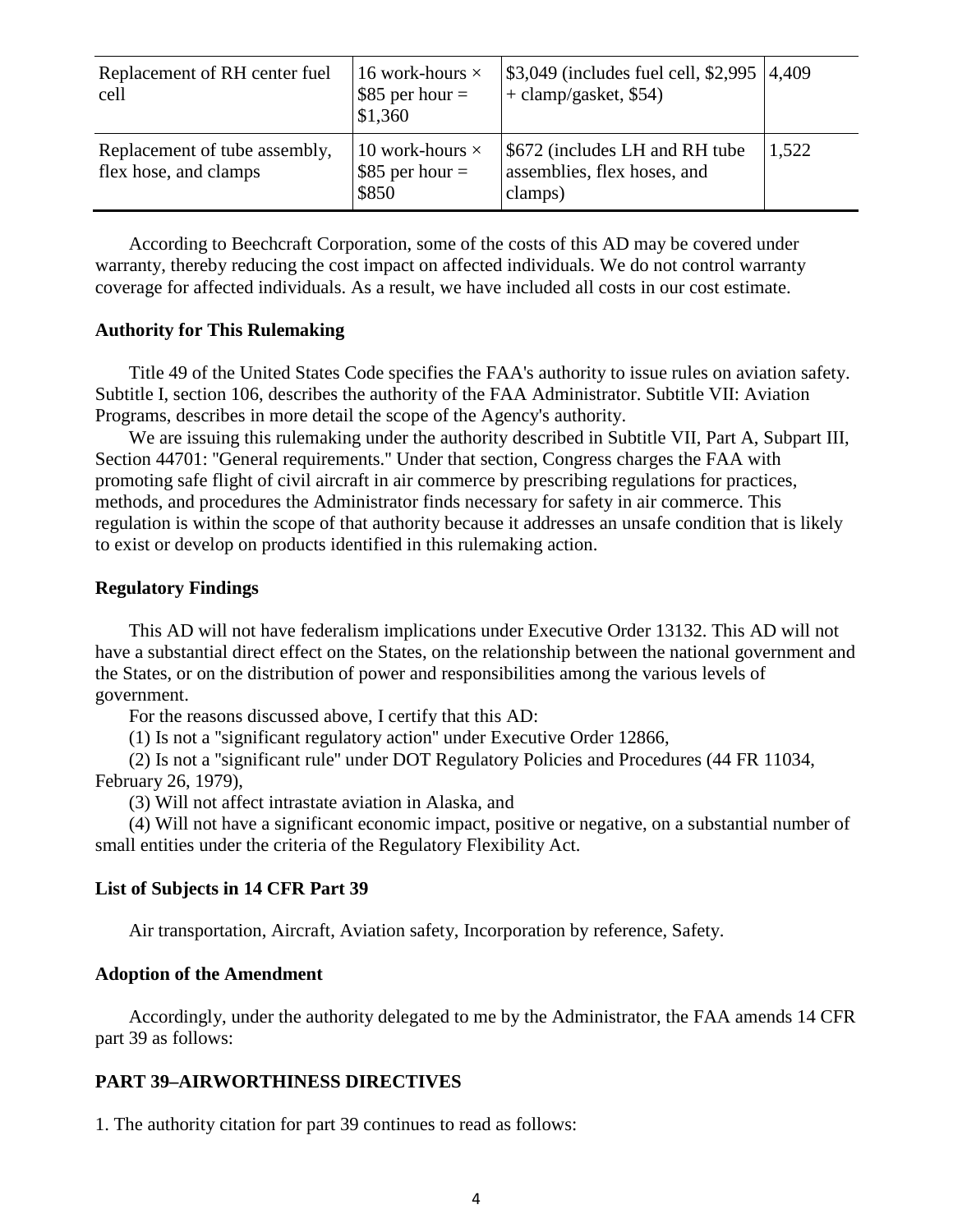**Authority:** 49 U.S.C. 106(g), 40113, 44701.

# **§ 39.13 [Amended]**

2. The FAA amends § 39.13 by adding the following new airworthiness directive (AD):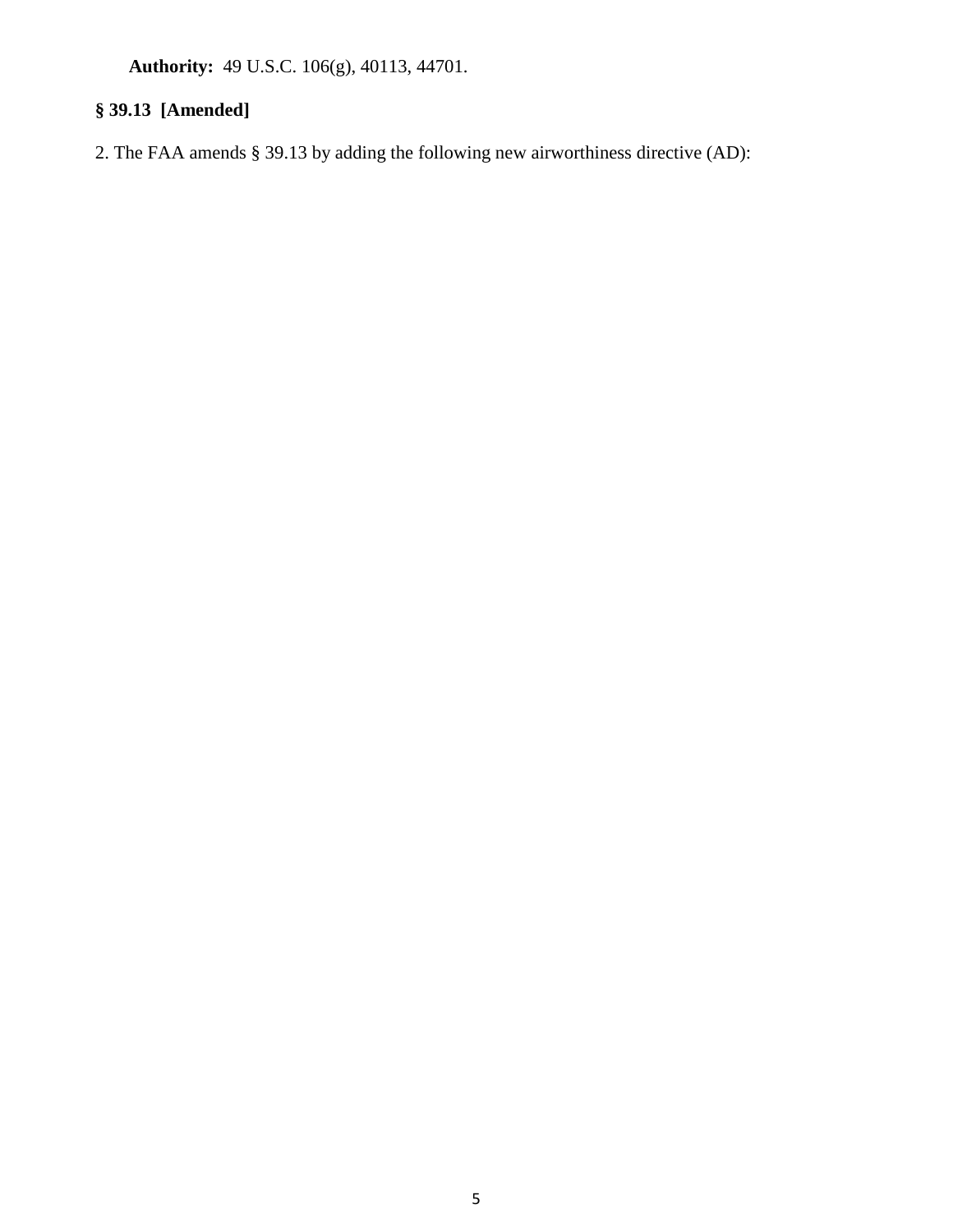# **AIRWORTHINESS DIRECTIVE**



**Aviation Safety**

**www.faa.gov/aircraft/safety/alerts/** www.gpoaccess.gov/fr/advanced.html

**2014-26-05 Beechcraft Corporation:** Amendment 39-18056; Docket No. FAA-2014-0771; Directorate Identifier 2014-CE-006-AD.

# **(a) Effective Date**

This AD is effective February 9, 2015.

# **(b) Affected ADs**

None.

# **(c) Applicability**

This AD applies to Beechcraft Corporation Model G58 airplanes, serial numbers (SNs) TH-2335 through TH-2378, certificated in any category.

# **(d) Subject**

Joint Aircraft System Component (JASC)/Air Transport Association (ATA) of America Code: 28, Fuel.

# **(e) Unsafe Condition**

This AD was prompted by reports of fuel leaks due to fuel cells that did not properly fit in Model G58 airplanes. We are issuing this AD to detect and correct improperly fitting fuel cells. We are also issuing this AD to correct left and right fuel system installations and set correct torque on fuel system fittings for all affected airplanes, which if not corrected, could result in significant fuel leakage. This could lead to an imbalance condition, which may affect airplane controllability, and/or could lead to an airplane fire.

# **(f) Compliance**

Comply with this AD within the compliance times specified in paragraphs (g) and (h), including all subparagraphs, unless already done. All of the actions in paragraphs (g) and (h) must be completed for compliance with this AD. The actions of Beechcraft Mandatory Service Bulletin SB 28-4127, dated June 2013, and Beechcraft Mandatory Service Bulletin SB 28-4131, dated November 2013, have numerous overlapping tasks. Instead of completing the required actions in paragraph (g) and paragraph (h) separately, you may complete the actions of both paragraphs concurrently to avoid repeating the same tasks unnecessarily. We recommend reviewing Appendices 1 through 3 of this AD for general guidance and suggestions for task ordering to assist you in not repeating tasks unnecessarily.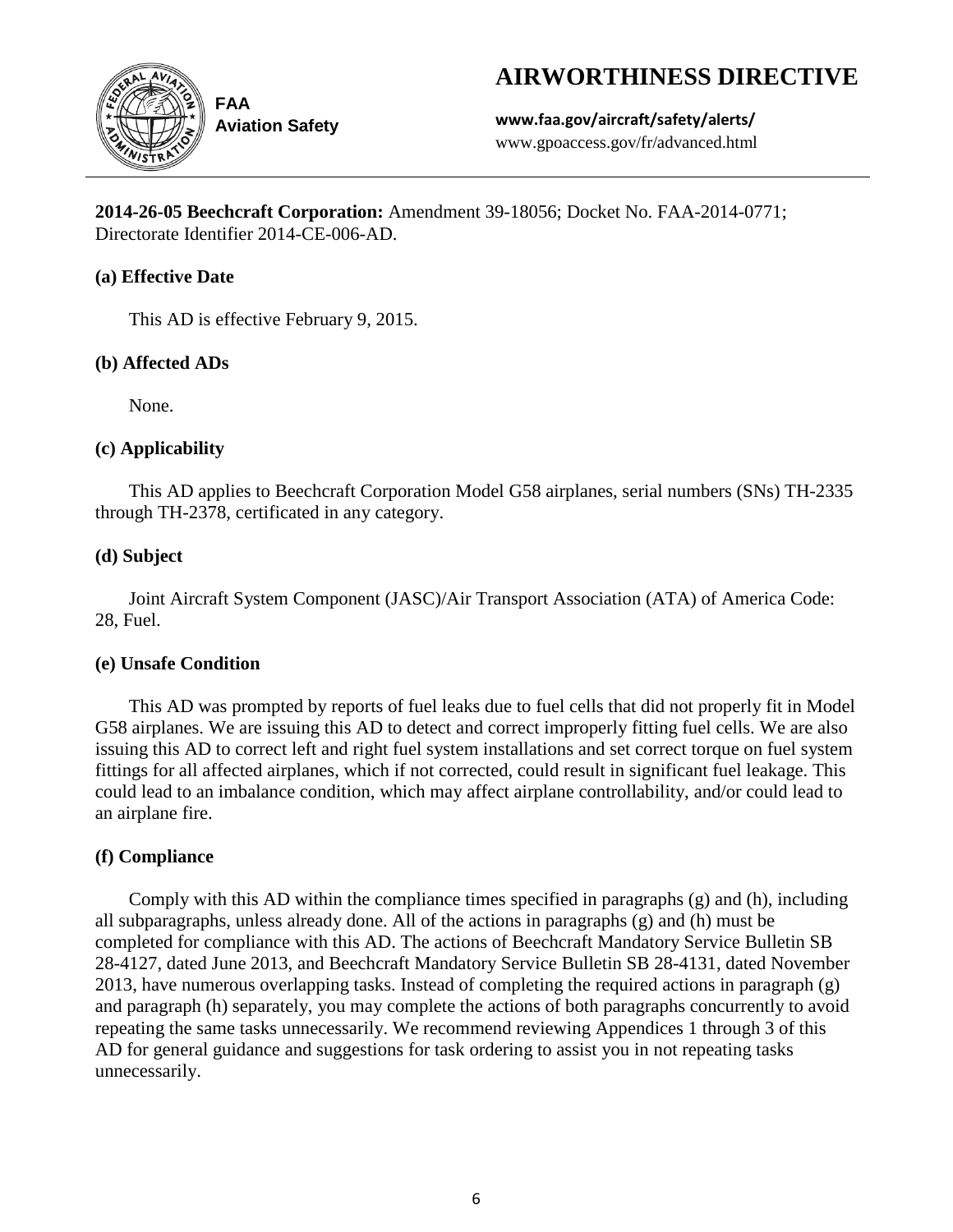## **(g) Fuel Cell Inspection**

(1) For Model G58 airplanes, S/Ns TH-2356 through TH-2378: Within the next 100 hours timein-service (TIS) after [February 9, 2015 (the effective date of this AD) or within the next 12 months after February 9, 2015 (the effective date of this AD), whichever occurs first, inspect the fuel cells (left hand (LH) inboard, outboard, and center; and right hand (RH) inboard, outboard, and center) following Beechcraft Mandatory Service Bulletin SB 28-4131, dated November 2013. If any fuel cell is Beechcraft Corporation P/N 60-921046-5, 60-921046-6, 002-920034-9, 002-920034-10, 58- 380003-13, or 58-380003-14; or Floats and Fuel Cells, Inc. (FFC) parts manufacturer approval (PMA) P/N B-2503-9/-10; B-2034-3/-4; or B-2646-3/-4, before further flight, replace the fuel cell(s) with Beechcraft Corporation P/N 60-921046-1, 60-921046-2, 002-920034-1, 002-920034-2, 58- 380003-5, or 58-380003-6, as applicable, following Beechcraft Mandatory Service Bulletin SB 28- 4131, dated November 2013.

(2) For Model G58 airplanes, S/Ns TH-2335 through TH-2378: As of February 9, 2015 (the effective date of this AD), do not install the following P/Ns:

(i) Beechcraft Corporation P/N 60-921046-5, 60-921046-6, 002-920034-9, 002-920034-10, 58- 380003-13, or 58-380003-14; or

(ii) FFC PMA fuel cells P/N B-2503-9/-10, B-2034-3/-4, or B-2646-3/-4.

### **(h) Fuel System Inspection**

Certain Model G58 airplanes, as listed in paragraphs  $(h)(1)$ ,  $(h)(2)$ , and  $(h)(3)$  of this AD, may have incorrect left and right fuel system installations and incorrect torque on fuel system fittings.

(1) For Model G58 airplanes, SNs TH-2335, TH-2338 through TH-2348, TH-2351 through TH-2359, TH-2362 through TH-2366, TH-2369, and TH-2371 that are already in compliance with Part 1 of the Accomplishment Instructions in Beechcraft Mandatory Service Bulletin SB 28-4127, dated June 2013: Within 100 hours TIS after February 9, 2015 (the effective date of this AD) or within the next 12 months after February 9, 2015 (the effective date of this AD), whichever occurs first, do the following actions in paragraphs  $(h)(1)(i)$  and  $(h)(1)(ii)$ , including all subparagraphs as applicable:

(i) If any discrepancies are/were found during the inspection of the fuel cell system that required replacement of one of the fuel cells, do the following actions:

(A) Review the airplane maintenance records, Airworthiness Approval Tag (FAA Form 8130-3), or other positive form of parts identification such as a shipping ticket, invoice, or direct ship authority letter, to determine if the replaced fuel cell(s) is P/N 60-921046-5, 60-921046-6, 002-920034-9, 002- 920034-10, 58-380003-13, or 58-380003-14; or FFC P/N B-2503-9/-10, B-2034-3/-4, or B-2646-3/- 4.

(B) If during the check in paragraph  $(h)(1)(i)(A)$  of this AD, you positively identify the replaced fuel cell(s) is not P/N 60-921046-5, 60-921046-6, 002-92003-9, 002-920034-10, 58-380003-13, or 58-380003-14; or FFC P/N B-2503-9/-10, B-2034-3/-4, or B-2646-3/-4, go to the required action in paragraph  $(h)(1)(ii)$  of this AD.

(C) If during the check in paragraph  $(h)(1)(i)(A)$  of this AD, you positively identify the replaced fuel cell(s) is P/N 60-921046-5, 60-921046-6, 002-920034-9, 002-920034-10, 58-380003-13, 58- 380003-14; or FFC P/N B-2503-9/-10, B-2034-3/-4, or B-2646-3/-4, before further flight, replace the fuel cell(s) with Beechcraft Corporation P/N 60-921046-1, 60-921046-2, 002-920034-1, 002-920034- 2, 58-380003-5, or 58-380003-6, as applicable, following Beechcraft Mandatory Service Bulletin SB 28-4131, dated November 2013.

(D) If during the check in paragraph  $(h)(1)(i)(A)$  of this AD, you cannot positively identify the P/N of the replaced fuel cell(s), within the next 100 hours TIS after February 9, 2015 (the effective date of this AD) or within the next 12 months after February 9, 2015 (the effective date of this AD), whichever occurs first, physically inspect each replaced fuel cell to verify the part number. If the replaced fuel cell(s) is P/N 60-921046-5, 60-921046-6, 002-920034-9, 002-920034-10, 58-380003- 13, 58-380003-14; or FFC P/N B-2503-9/-10, B-2034-3/-4, or B-2646-3/-4, before further flight,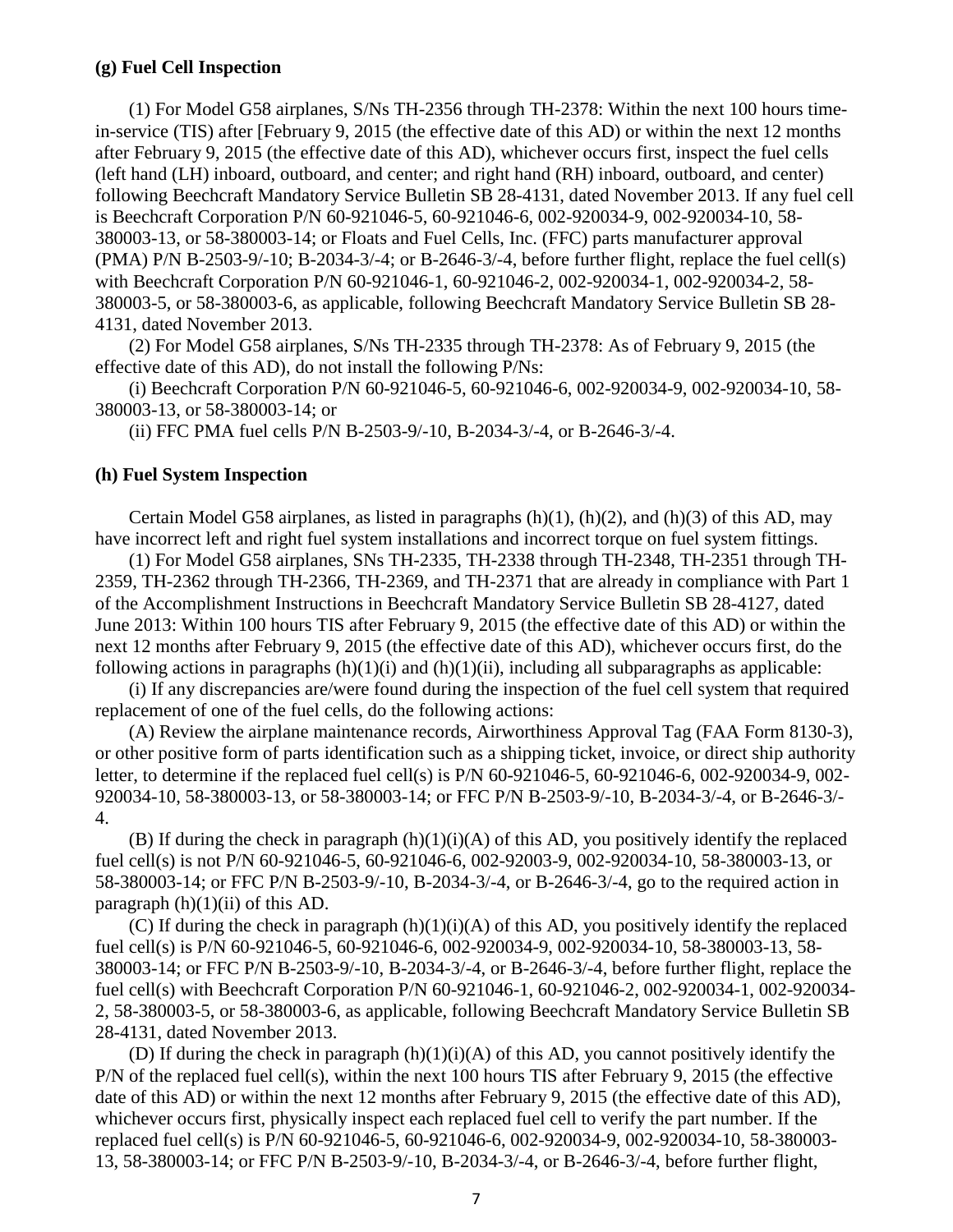replace the fuel cell(s) with Beechcraft Corporation P/N 60-921046-1, 60-921046-2, 002-920034-1, 002-920034-2, 58-380003-5, or 58-380003-6, as applicable, following Beechcraft Mandatory Service Bulletin SB 28-4131, dated November 2013.

(ii) Gain access to the wet wing interconnect tube P/N 60-921047-1 following Part 1 of the Accomplishment Instructions in Beechcraft Mandatory Service Bulletin SB 28-4127, dated June 2013. Verify wet wing interconnect tube P/N 60-921047-1 is installed in leading edge outboard fuel cell with correct clamp P/N 52KS3 or P/N 4852SS305 and the clamp is torqued to 20 to 25 inch pounds.

**Note 1 to paragraphs (h)(1)(ii) and (h)(2)(iii):** The correct clamp part number and correct torque for installing the wet wing interconnect tube were inadvertently omitted from Beechcraft Mandatory Service Bulletin SB 28-4127, dated June 2013, when it was issued.

(A) If you can positively identify the wet wing interconnect tube is installed with the correct clamp and the correct torque value during the inspection required in paragraph (h)(1)(ii) of this AD, return airplane to service and perform leak check following Part 1 of the Accomplishment Instructions in Beechcraft Mandatory Service Bulletin SB 28-4127, dated June 2013.

(B) If you cannot positively identify the wet wing interconnect tube is installed with the correct clamp and/or the correct torque value during the inspection required in paragraph  $(h)(1)(ii)$  of this AD, before further flight, replace the clamp with P/N 52KS3 or P/N 4852SS305 and/or correct the clamp torque to 20 to 25 inch pounds. Return airplane to service and do a leak check following Part 1 of the Accomplishment Instructions in Beechcraft Mandatory Service Bulletin SB 28-4127, dated June 2013.

(2) For Model G58 airplanes, SNs TH-2335, TH-2338 through TH-2348, TH-2351 through TH-2359, TH-2362 through TH-2366, TH-2369, and TH-2371 that are not in compliance with Part 1 of the Accomplishment Instructions in Beechcraft Mandatory Service Bulletin SB 28-4127, dated June 2013: Within 100 hours TIS after February 9, 2015 (the effective date of this AD) or within the next 12 months after February 9, 2015 (the effective date of this AD), whichever occurs first, do the following actions in paragraphs  $(h)(2)(i)$  through  $(h)(2)(iii)$  of this AD, including all subparagraphs.

(i) Inspect the fuel cell system following Part 1 of the Accomplishment Instructions in Beechcraft Mandatory Service Bulletin SB 28-4127, dated June 2013.

(ii) If any discrepancies are found in the inspection required in paragraph  $(h)(2)(i)$  of this AD, before further flight, replace/correct those discrepancies following Part 1 of the Accomplishment Instructions in Beechcraft Mandatory Service Bulletin SB 28-4127, dated June 2013. If the corrective action requires replacement of one of the fuel cells, replace the fuel cell with Beechcraft Corporation P/N 60-921046-1, 60-921046-2, 002-920034-1, 002-920034-2, 58-380003-5, or 58-380003-6, as applicable.

(iii) During the inspection required in paragraph  $(h)(2)(i)$  of this AD, ensure that wet wing interconnect tube P/N 60-921047-1 is installed in the leading edge outboard fuel cell with clamp P/N 52KS3 or P/N 4852SS305 and the clamp is torqued to 20 to 25 inch pounds.

(A) If you can positively identify the wet wing interconnect tube is installed with the correct clamp and the correct torque value during the inspection required in paragraph  $(h)(2)(iii)$  of this AD, return airplane to service and perform leak check following Part 1 of the Accomplishment Instructions in Beechcraft Mandatory Service Bulletin SB 28-4127, dated June 2013.

(B) If you cannot positively identify the wet wing interconnect tube is installed with the correct clamp and/or the correct torque value during the inspection required in paragraph (h)(2)(iii) of this AD, before further flight, replace the clamp with P/N 52KS3 or P/N 4852SS305 and/or correct the clamp torque to 20 to 25 inch pounds. Return airplane to service and do leak check following Part 1 of the Accomplishment Instructions in Beechcraft Mandatory Service Bulletin SB 28-4127, dated June 2013.

(3) For Model G58 airplanes SNs TH-2336, TH-2337, TH-2349, TH-2350, TH-2360, TH-2361, TH-2367, TH-2368, TH-2370, TH-2372, and TH-2373: Within 100 hours TIS after February 9, 2015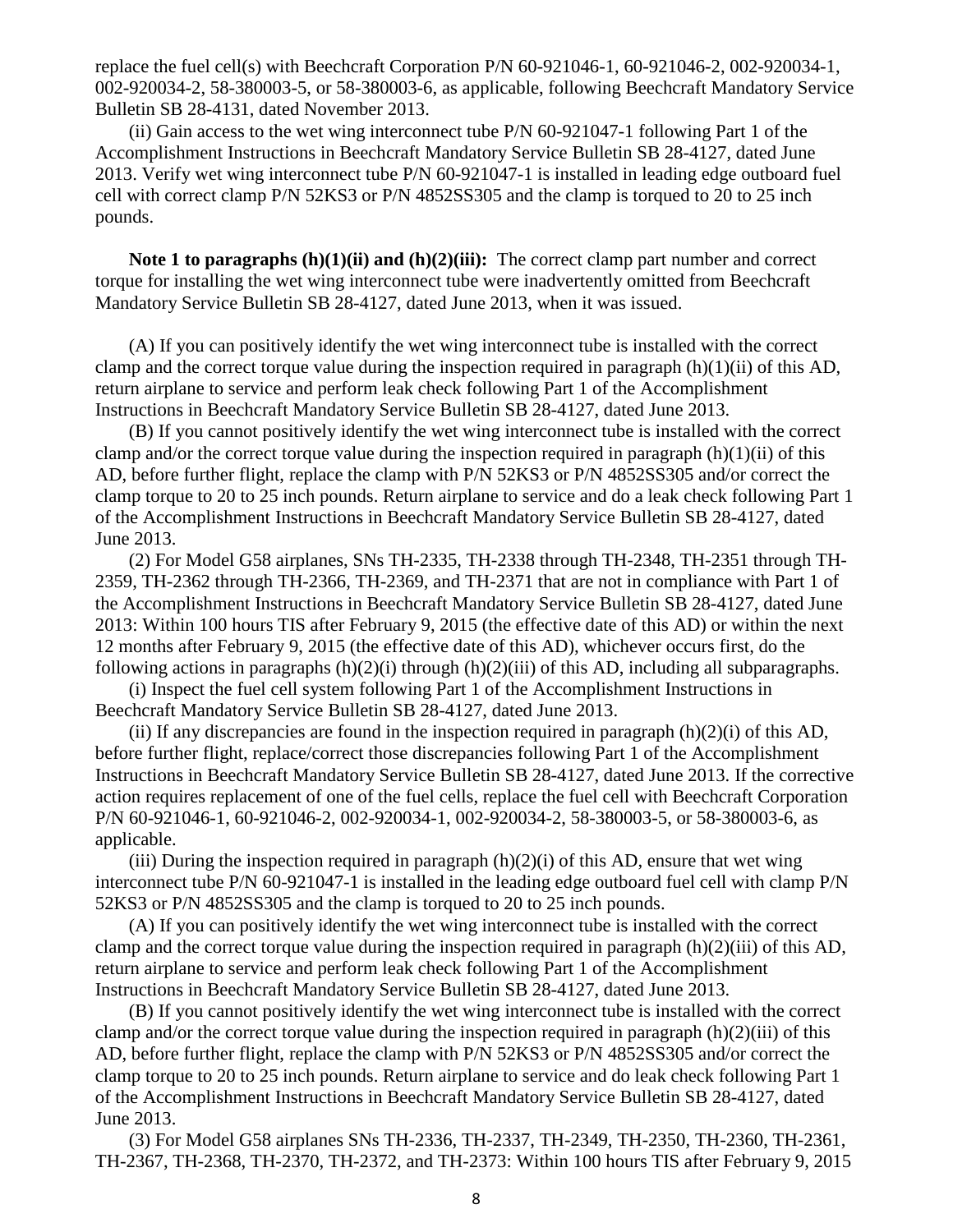(the effective date of this AD) or within the next 12 months after February 9, 2015 (the effective date of this AD), whichever occurs first, inspect the fuel system following Part 2 of the Accomplishment Instructions in Beechcraft Mandatory Service Bulletin SB 28-4127, dated June 2013. If any discrepancies are found, before further flight, replace/correct those discrepancies following Part 2 of the Accomplishment Instructions in Beechcraft Mandatory Service Bulletin SB 28-4127, dated June 2013.

### **(i) Special Flight Permit**

Special flight permits are permitted in accordance with 14 CFR 39.23 provided the following limitation is adhered to: One flight to a repair facility.

## **(j) Alternative Methods of Compliance (AMOCs)**

(*1*) The Manager, Wichita Aircraft Certification Office (ACO) (for the Beechcraft parts), FAA, or the Manager, Atlanta ACO (for the FFC PMA parts), FAA, has the authority to approve AMOCs for this AD, if requested using the procedures found in 14 CFR 39.19. In accordance with 14 CFR 39.19, send your request to your principal inspector or local Flight Standards District Office, as appropriate. If sending information directly to the manager of the ACO, send it to the attention of the person identified in paragraph (k) of this AD.

(*2*) Before using any approved AMOC, notify your appropriate principal inspector, or lacking a principal inspector, the manager of the local flight standards district office/certificate holding district office.

## **(k) Related Information**

(*1*) For information relating to Beechcraft Corporation Model G58 airplanes or part numbers contact: Thomas Teplik, Aerospace Engineer, Wichita ACO, FAA, 1801 Airport Road, Room 100, Wichita, Kansas 67209; phone: (316) 946-4196; fax: (316) 946-4107; email: thomas.teplik@faa.gov.

(*2*) For information relating to FFC PMA fuel cells contact: Keith Moore, Atlanta ACO, FAA, 1701 Columbia Avenue, College Park, Georgia 30337; telephone: (404) 474-5517; fax: (404) 474- 5500; email: keith.moore@faa.gov.

(*3*) For service information identified in this AD, contact Beechcraft Corporation, 2121 South Hoover Road, Wichita, Kansas 67209; telephone: (316) 676-3140; fax: (316) 676-8027; email: Piston\_support@txtav.com; Internet: www.beechcraft.com. You may review copies of the referenced service information at the FAA, Small Airplane Directorate, 901 Locust, Kansas City, Missouri 64106. For information on the availability of this material at the FAA, call (816) 329-4148.

#### **(l) Material Incorporated by Reference**

(*1*) The Director of the Federal Register approved the incorporation by reference (IBR) of the service information listed in this paragraph under 5 U.S.C. 552(a) and 1 CFR part 51.

(*2*) You must use this service information as applicable to do the actions required by this AD, unless the AD specifies otherwise.

(*i*) Beechcraft Corporation Beechcraft Mandatory Service Bulletin SB 28-4127, dated June 2013.

(*ii*) Beechcraft Corporation Beechcraft Mandatory Service Bulletin SB 28-4131, dated November 2013.

(*3*) For Beechcraft Corporation service information identified in this AD, contact Beechcraft Corporation, 2121 South Hoover Road, Wichita, Kansas 67209; telephone: (316) 676-3140; fax: (316) 676-8027; email: Piston\_support@txtav.com; Internet: www.beechcraft.com.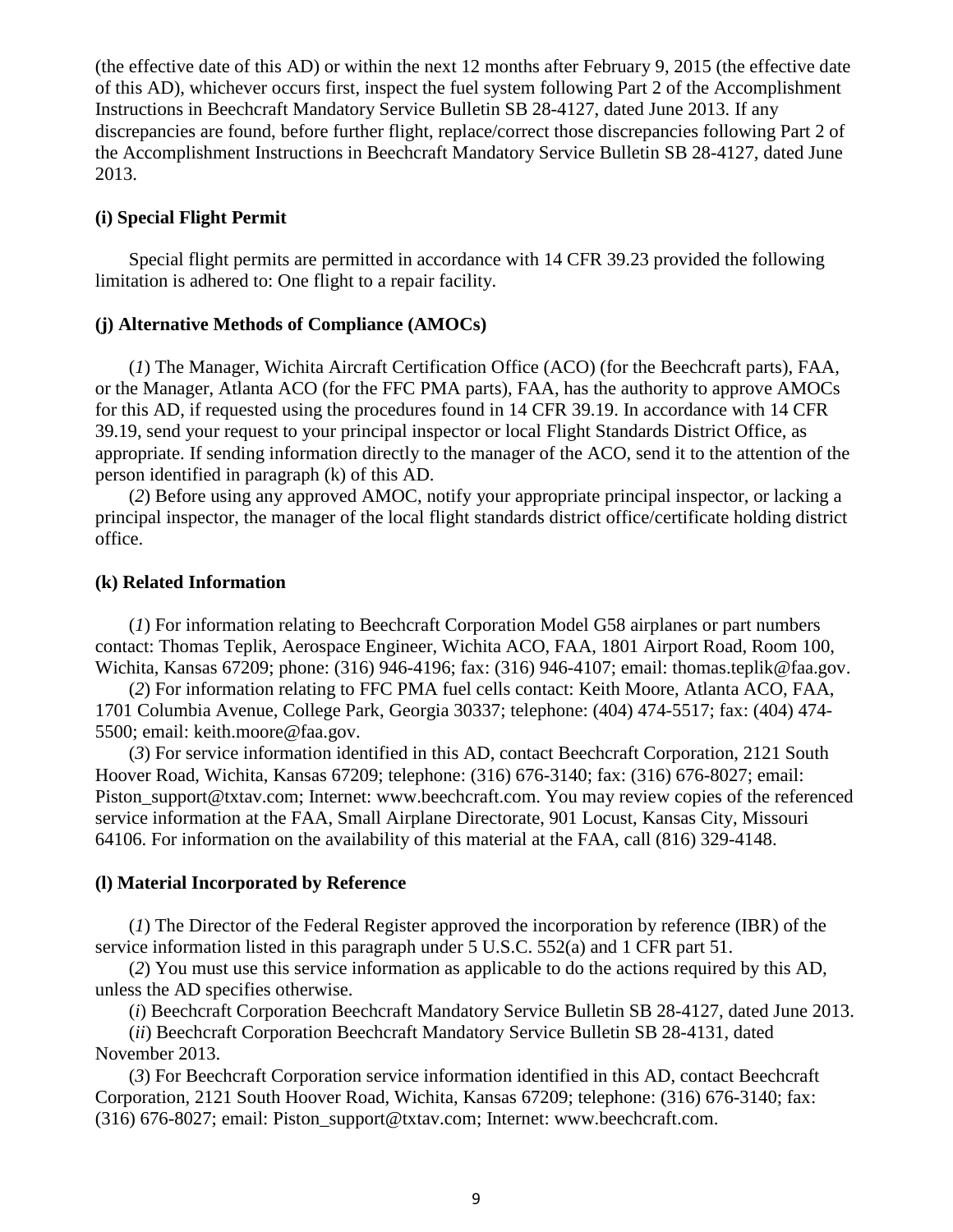(*4*) You may view this service information at the FAA, Small Airplane Directorate, 901 Locust, Kansas City, Missouri 64106. For information on the availability of this material at the FAA, call (816) 329-4148.

(*5*) You may view this service information that is incorporated by reference at the National Archives and Records Administration (NARA). For information on the availability of this material at NARA, call 202-741-6030, or go to: http://www.archives.gov/federal-register/cfr/ibr-locations.html.

#### **Appendix 1 to AD 2014-26-05**

# **For Model G58 Airplanes Serial Numbers TH-2356 Through TH-2359, TH-2362 Through TH-2366, TH-2369, and TH-2371 That Have Already Completed Beechcraft Mandatory Service Bulletin SB 28-4131, Dated November 2013, but Have Not Completed Part 1 of Beechcraft Mandatory Service Bulletin SB 28-4127, Dated June 2013**

The information in the appendix cannot be used for direct compliance with the AD. All of the actions in paragraphs  $(g)$  and  $(h)$  of this AD must be completed for compliance with this AD. The following is a suggested order of tasks that may assist the mechanic in completing overlapping tasks associated with Beechcraft Mandatory Service Bulletin SB 28-4131, dated November 2013, and Part 1 of Beechcraft Mandatory Service Bulletin SB 28-4127, dated June 2013.

### Suggested Order of Tasks

1. Do steps (1) through (6) and (6)(a) through (6)(d) (Outboard Wet Wing Interconnect Area) of Part 1 of the Accomplishment Instructions in Beechcraft Mandatory Service Bulletin SB 28-4127. Ensure that wet wing interconnect tube part number (P/N) 60-921047-1 is installed in the leading edge outboard fuel cell with the correct clamp P/N 52KS3 or P/N 4852SS305 and the clamp is correctly torqued to 20 to 25 inch pounds. Note: For step  $(6)(d)$  of Part 1 of the Accomplishment Instructions in Beechcraft Mandatory Service Bulletin SB 28-4127, the access panels may need to be removed again for additional tasks listed below.

2. For any fuel cells that were not replaced while doing Beechcraft Mandatory Service Bulletin SB 28-4131, inspect by doing step (7) (Inspection at Three Fuel Cells) of Part 1 of the Accomplishment Instructions in Beechcraft Mandatory Service Bulletin SB 28-4127.

3. If any of the fuel cells are found damaged or leaking during the inspection, replace with fuel cells listed in Beechcraft Mandatory Service Bulletin SB 28-4131.

4. Do steps (8) through (25) (Inspection of Wheel Well and Nacelle Area) of Part 1 of the Accomplishment Instructions in Beechcraft Mandatory Service Bulletin SB 28-4127.

#### **Appendix 2 to AD 2014-26-05**

# **For Model G58 Airplanes Serial Numbers TH-2356 Through TH-2359, TH-2362 Through TH-2366, TH-2369, and TH-2371 That Have Not Completed Beechcraft Mandatory Service Bulletin SB 28-4131, Dated November 2013, and Have Not Completed Part 1 of Beechcraft Mandatory Service Bulletin SB 28-4127, Dated June 2013**

The information in the appendix cannot be used for direct compliance with the AD. All of the actions in paragraphs (g) and (h) of this AD must be completed for compliance with this AD. The following is a suggested order of tasks that may assist the mechanic in completing overlapping tasks associated with Beechcraft Mandatory Service Bulletin SB 28-4131, dated November 2013, and Part 1 of Beechcraft Mandatory Service Bulletin SB 28-4127, dated June 2013.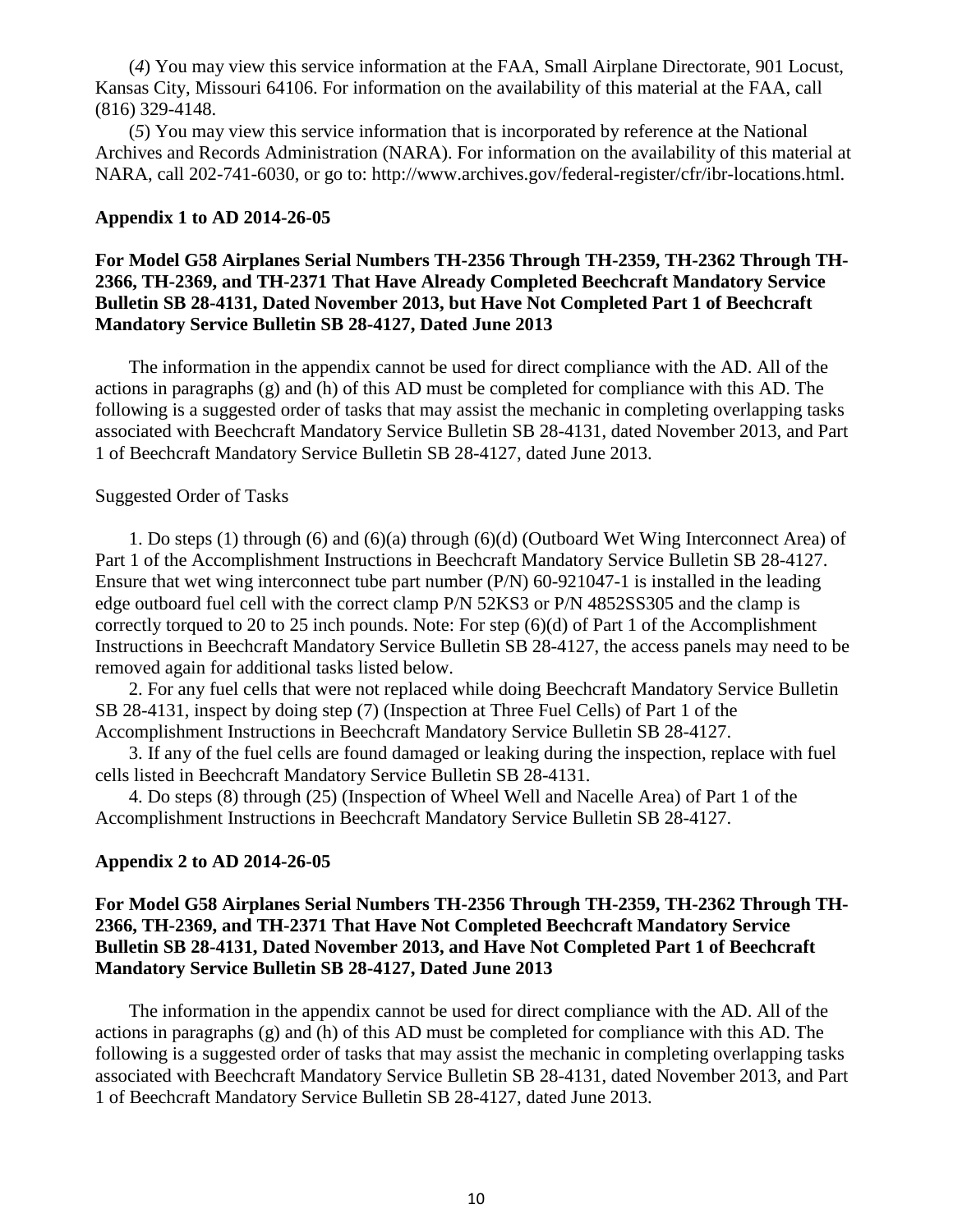### Suggested Order of Tasks

1. Do steps (1)(a) through (1)(e) of the Accomplishment Instructions in Beechcraft Mandatory Service Bulletin SB 28-4131. This can be done concurrently with steps 1 through 5 of the Accomplishment Instructions in Beechcraft Mandatory Service Bulletin SB 28-4127 Part 1.

2. Do steps (6) and (6)(a) through (6)(d) (Outboard Wet Wing Interconnect Area) of Part 1 of the Accomplishment Instructions in Beechcraft Mandatory Service Bulletin SB 28-4127. Ensure that wet wing interconnect tube part number (P/N) 60-921047-1 is installed in the leading edge outboard fuel cell with the correct clamp P/N 52KS3 or P/N 4852SS305 and the clamp is correctly torqued to 20 to 25 inch pounds.

**Note:** For step (6)(d) of Part 1 of the Accomplishment Instructions in Beechcraft Mandatory Service Bulletin SB 28-4127, the access panels may need to be removed again for additional tasks listed below.

3. Do step (1)(f) of the Accomplishment Instructions in Beechcraft Mandatory Service Bulletin SB 28-4131.

4. If it has been determined by doing step 1(f) of Beechcraft Mandatory Service Bulletin SB 28- 4131, that any of the following correct fuel cells P/Ns 60-921046-1, 60-921046-2, 002-920034-1, 002-920034-2, 58-380003-5, or 58-380003-6 are installed in the airplane, do steps (7)(a) through (7)(c) (Inspection at Three Fuel Cells) of Part 1 of the Accomplishment Instructions in Beechcraft Mandatory Service Bulletin SB 28-4127. These steps ensure P/Ns 60-921046-1, 60-921046-2, 002- 920034-1, 002-920034-2, 58-380003-5, or 58-380003-6 is properly installed.

5. If it has been determined by doing step 1(f) of Beechcraft Mandatory Service Bulletin SB 28- 4131, that any of the following fuel cell P/Ns 60-921046-5, 60-921046-6, 002-920034-9, 002- 920034-10, 58-380003-13, or 58-380003-14 or PMA part numbers B-2503-9/-10, B-2034-3/-4, or B-2646-3/-4 are installed in the airplane, do steps (2) through (5) of the Accomplishment Instructions in Beechcraft Mandatory Service Bulletin SB 28-4131. These steps ensure improperly fitting fuel cells are removed from the airplane. Do steps (7)(a) through (7)(c) (Inspection at Three Fuel Cells) of Part 1 of the Accomplishment Instructions in Beechcraft Mandatory Service Bulletin SB 28-4127. For any fuel cell that needs replacing, replace with fuel cells listed in Beechcraft Mandatory Service Bulletin SB 28-4131.

6. Do step (7)(d) of Part 1 of the Accomplishment Instructions in Beechcraft Mandatory Service Bulletin SB 28-4127. This step can be done concurrently with step (5) of the Accomplishment Instructions in Beechcraft Mandatory Service Bulletin SB 28-4131.

7. Do steps (8) through (25) (Wheel Well and Nacelle Area and Final Check) of Part 1 of the Accomplishment Instructions in Beechcraft Mandatory Service Bulletin SB 28-4127.

8. Do steps (6) through (10) of the Accomplishment Instructions in Beechcraft Mandatory Service Bulletin SB 28-4131.

**Note:** Steps (21), (24), and (25) from task 7 and steps (8), (9), and (10) from task 8 can be done concurrently.

### **Appendix 3 to AD 2014-26-05**

**For Model G58 Airplanes Serial Numbers TH-2360, TH-2361, TH-2367, TH-2368, TH-2370, TH-2372, and TH-2373 That Have Not Completed Beechcraft Mandatory Service Bulletin SB 28-4131, Dated November 2013 and Have Not Completed Part 2 of Beechcraft Mandatory Service Bulletin SB 28-4127, Dated June 2013**

The information in the appendix cannot be used for direct compliance with the AD. All of the actions in paragraphs (g) and (h) of this AD must be completed for compliance with this AD. The following is a suggested order of tasks that may assist the mechanic in completing overlapping tasks associated with Beechcraft Mandatory Service Bulletin SB 28-4131, dated November 2013, and Part 2 of Beechcraft Mandatory Service Bulletin SB 28-4127, dated June 2013.